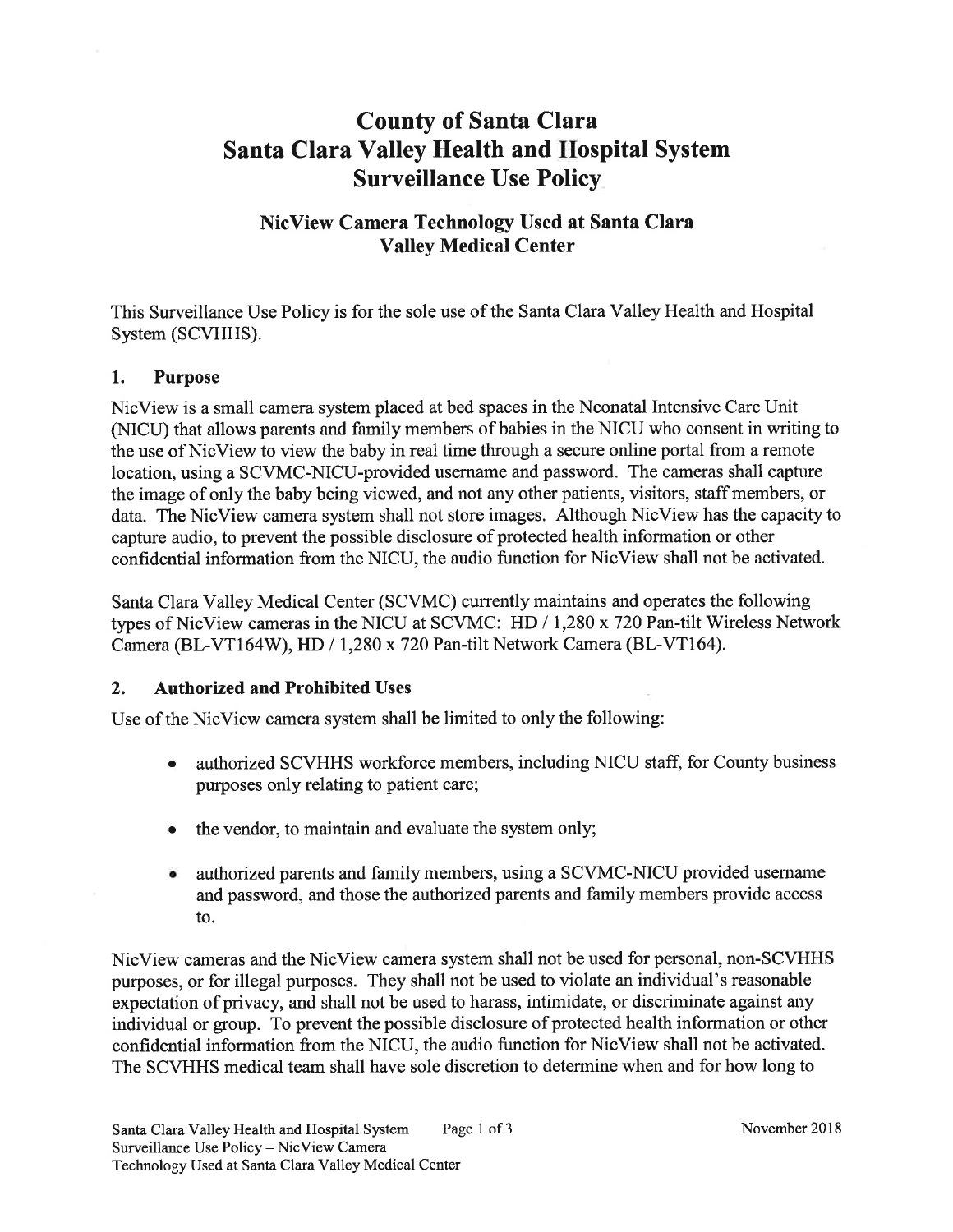put the NicView cameras into "stand by" mode, and to place the NicView cameras into "stand by''mode, which includes but is not limited to periods of "hands-on" care.

# 3. Data Collection

The NicView system shall not collect or store images. Live-stream images of the baby in the bed space where the camera is used shall be transmitted securely over the intemet.

### 4. Data Access

Access to live-stream data shall be restricted to authorized SCVHHS workforce members, including NICU staff, in addition to the parents and family members of the baby being viewed if those parents and family members have the username and password to see their baby/relative. NICU staff member shall provide that username and password only to authorized parents and family members.

# 5. Data Protection

The NicView system shall not collect or store images. Within SCVMC, NicView shall be accessible to only authorized staff members and configured to prevent unauthorized copying of live-streamed data. SCVHHS shall maintain a robust privacy program to ensure confidentiality and compliance with federal and state laws, including but not limited to the Health Insurance Portability and Accountability Act (HIPAA) and California's Confidentiality of Medical Information Act (CMIA).

### 6. Data Retention

The NicView system shall not collect or store images.

# 7. Public Access

There shall be no public access to the NicView live-stream, beyond authorized parents or relatives with a SCVMC-provided username and password. Any public requests for information regarding NicView shall be submitted to the SCVHHS CPRA (California Public Records Act) Coordinator for handling. If a CPRA request, subpoena, or court order is issued for live-stream data, the data shall be made public or deemed exempt from public disclosure pursuant to state or federal law, after consultation with the Office of the County Counsel as needed.

Access to protected health information shall be limited to the extent required by patient privacy laws and regulations including but not limited to the Health Insurance Portability and Accountability Act (HIPAA) and California's Confidentiality of Medical Information Act (CMIA).

# 8. Third-Party Data-Sharing

It shall be permissible for live-stream data from NicView to be provided to law enforcement representatives outside SCVHHS for a specific administrative, civil, or criminal investigation or action if the SCVHHS Department Head with oversight responsibility for this Policy or written designee believes that the information shows behavior or activity that appears to be